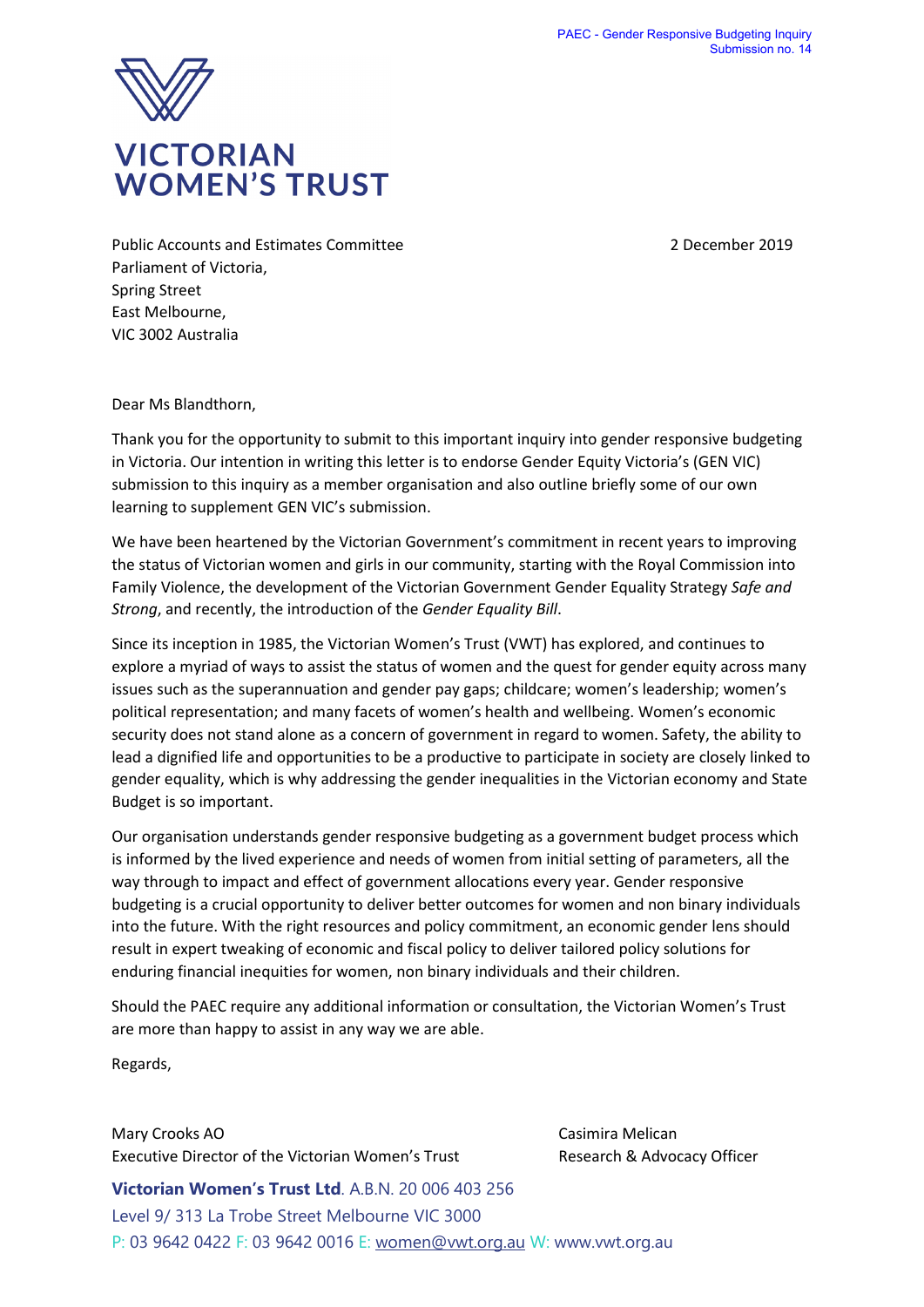In considering the reintroduction of gender responsive budgeting there are three propositions that we would like the PAEC to embody in making their recommendations to this inquiry:

- One's solutions will only be as good as the analysis of the problem;
- If you can't see a problem, you cannot fix it; and
- If you won't see a problem, you won't be moved to any action.

In our view, two critical dimensions to getting gender responsive budgeting right in the first place, and upholding these propositions, is to acknowledge women's unpaid and care work, and to count it.

# 1. **Unpaid care and mental health for women**

The VWT have been working with Dr Lyndall Strazdins. Dr Strazdins is a Clinical Psychologist and Associate Professor (PhD Psychology, M Clinical Psych) at the National Centre for Epidemiology and Population Health, the Australian National University. She is a recognised leader in the field of work, family and wellbeing, especially the role played by work time and the pressures and health challenges for families to combine work with caring, or for young adults to combine work with study. She leads the work and family component of the Federally funded Longitudinal Study of Australian Children, a study of 10,000 families, and has or currently serves as a scientific consultant to Government, including the ACT Health Promotion Branch, the Department of Veteran Affairs Human Rights and Equal Opportunity Commission and the Defence forces and a consultant to the Paid Parental Leave Evaluation. She also collaborates with National NGO organisations regarding social policy for Australian families. In 2011 Strazdins was awarded an Australian Research Council Future Fellowship investigating time as a resource for health.

Her research focuses on contemporary predicaments of work and care and their health and equity consequences, viewing health as inter-linked within families. More recently she has been leading theory and evidence on time as a social determinant of health, viewing time as a resource, like money, which underpins inequality and is fundamental for peoples' capacity to be healthy.

VWT hosted Dr Strazdins for a policy intensive in late 2018 and she explained the disservice done to women when women are encouraged and expected to enter the labour market for economic reasons, but as their unpaid time is not counted (and is therefore invisible), their health is compromised due to the burden of counted formal work and unpaid and uncounted informal work and care:

*"it comes back to this issue of care and time, because while it remains something we don't really want to think about, something we don't count, something we don't weigh in, then we can have this delusion that if women just kind of popped into the labour market, we'll be right."[i](#page-3-0)*

VWT recommends PAEC read Huong Dinh, Lyndall Strazdins and Jennifer Welsh's, *Hour-glass ceilings: Work-hour thresholds, gendered health inequities*, Social Science & Medicine 176 (2017) which is attached along with this submission.

# 2. **Time-use surveys**

New Zealand economist Marilyn Waring's work on the importance of "time-use surveys" in elucidating gendered inequalities due to their omittance from state economic budgets and thinking compliments Lyndall Strazdin's work on gendered time inequalities and their connection to health. Marilyn Waring explains what can be gained from time use surveys in her most recent book *Still Counting: Wellbeing, Women's Work and Policy-making:*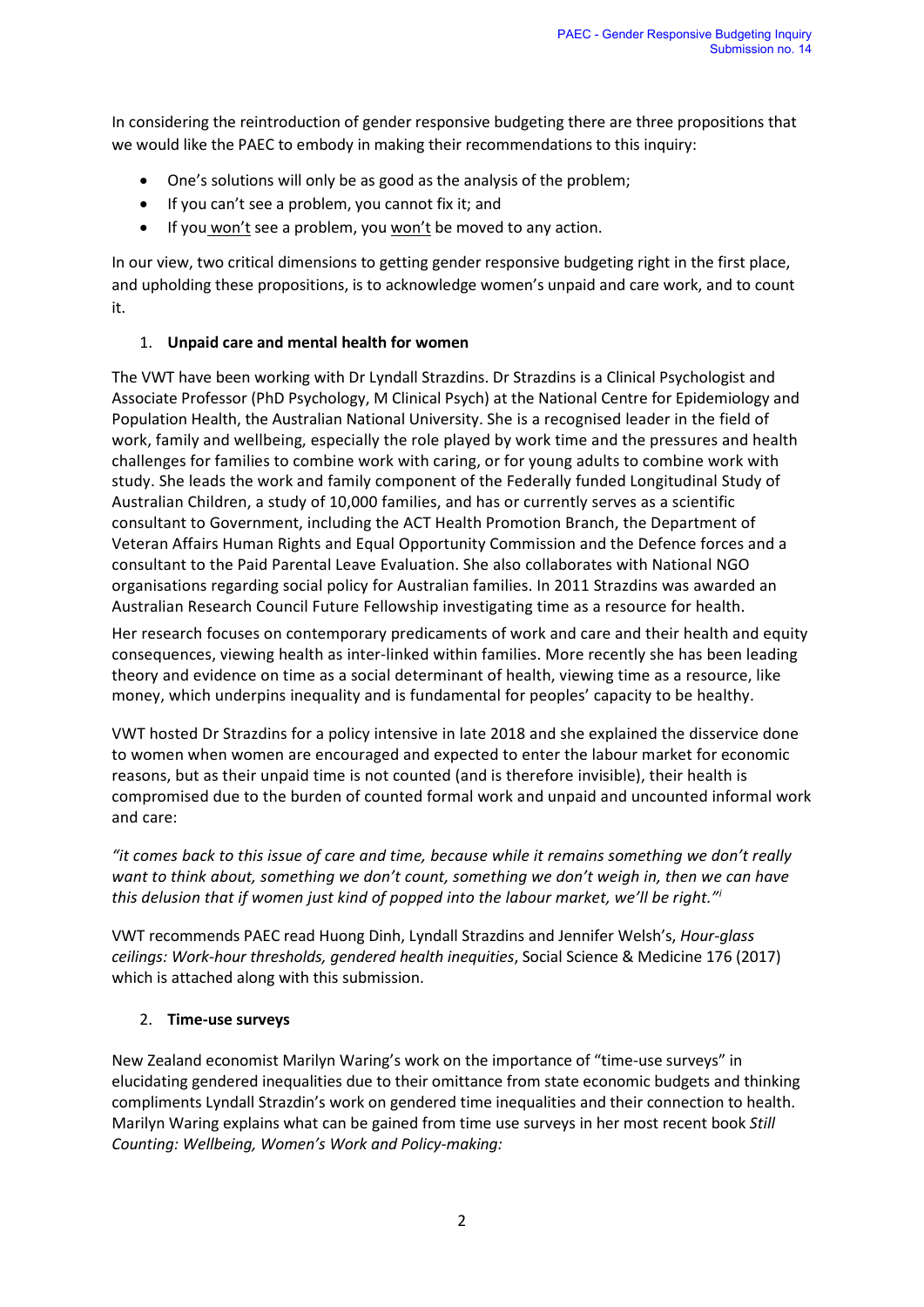*"Time-use data provides a measure of the interdependence of the activities of household members, and the ways in which paid work, caring work, housework, community work, waiting for work, leisure and time spent on personal care are interrelated. This is vital for understanding how the impact of increased paid work by women leads to growth in market activity to replace formerly unpaid activity in the home, or how the devolution of government care services to the 'community' creates an increase in unpaid activity by invisible workers. When a recession hits or there is a cut in government spending, the unpaid workers step up, adding to their loads* [leading to poor mental health outcomes, as showed by Lyndall Strazdin's work]. *Without time-use surveys evidence to this effect is lost…The basic time-use data is, however, fundamental for the challenges confronting public policy and indeed the public purse…"[ii](#page-3-1)*

In *Still Counting: Wellbeing, Women's Work and Policy-making*, Marilyn also gives an example of the important data that can be uncovered through time use surveys:

"I remember a time-use survey…in the UK uncovering that over 10,000 children under twelve who were caring for adults for more than 40 hours a week. The magnitude of this capability issue has led the UK to continue collecting this data."

Without time-use surveys, these important data sets around work and care (and not only for women) are never measured, remaining invisible. Further, "time-use surveys are vital for all decision makers who have a commitment to intergenerational equity."[iii](#page-3-2)

# 3. **VWT's work with La Trobe university**

Since January of this year, VWT has been working with two La Trobe university academics to develop survey questions attempting to capture the depth and breadth of baby boomer women's unpaid work and care work in Australia. Despite media images of leisure-driven retirees "living it up" and spending their children's inheritance, many baby boomer women will face financial security in old age. One in three will retire with no superannuation according to the Senate Inquiry into Economic Security for Women in Retirement (2015). Compared with men, boomer women are disadvantaged by their histories of discontinuous employment, unpaid work, and care-giving. Many must balance intergenerational care of spouses, adult children, elderly parents and grandchildren with employment, voluntary work, and the social responsibilities of "successful" ageing. We are expecting that this survey will go live in 2020.

The VWT is happy to provide any extra detail about this survey to PAEC.

# 4. **Endorsement of GEN VIC's submission**

As a member of Gender Equity Victoria, the Victorian Women's Trust supports in full the recommendations put forward by GEN VIC in *their Back on Track: Gender Responsive Budgeting Submission*. These recommendations are as follows:

| <b>Recommendation 1:</b> | That the Victorian Government adopt global best practice in the<br>establishment, implementation and resourcing of gender responsive<br>budgeting in the State of Victoria.          |
|--------------------------|--------------------------------------------------------------------------------------------------------------------------------------------------------------------------------------|
| <b>Recommendation 2:</b> | That gender responsive budgeting be aligned to the Victorian Gender<br>Equality Strategy and the forthcoming Victorian Gender Equality Act.                                          |
| <b>Recommendation 3:</b> | That the Office for Women be protected from further machinery of<br>government changes, to enable whole of government oversight of gender<br>equity and gender responsive budgeting. |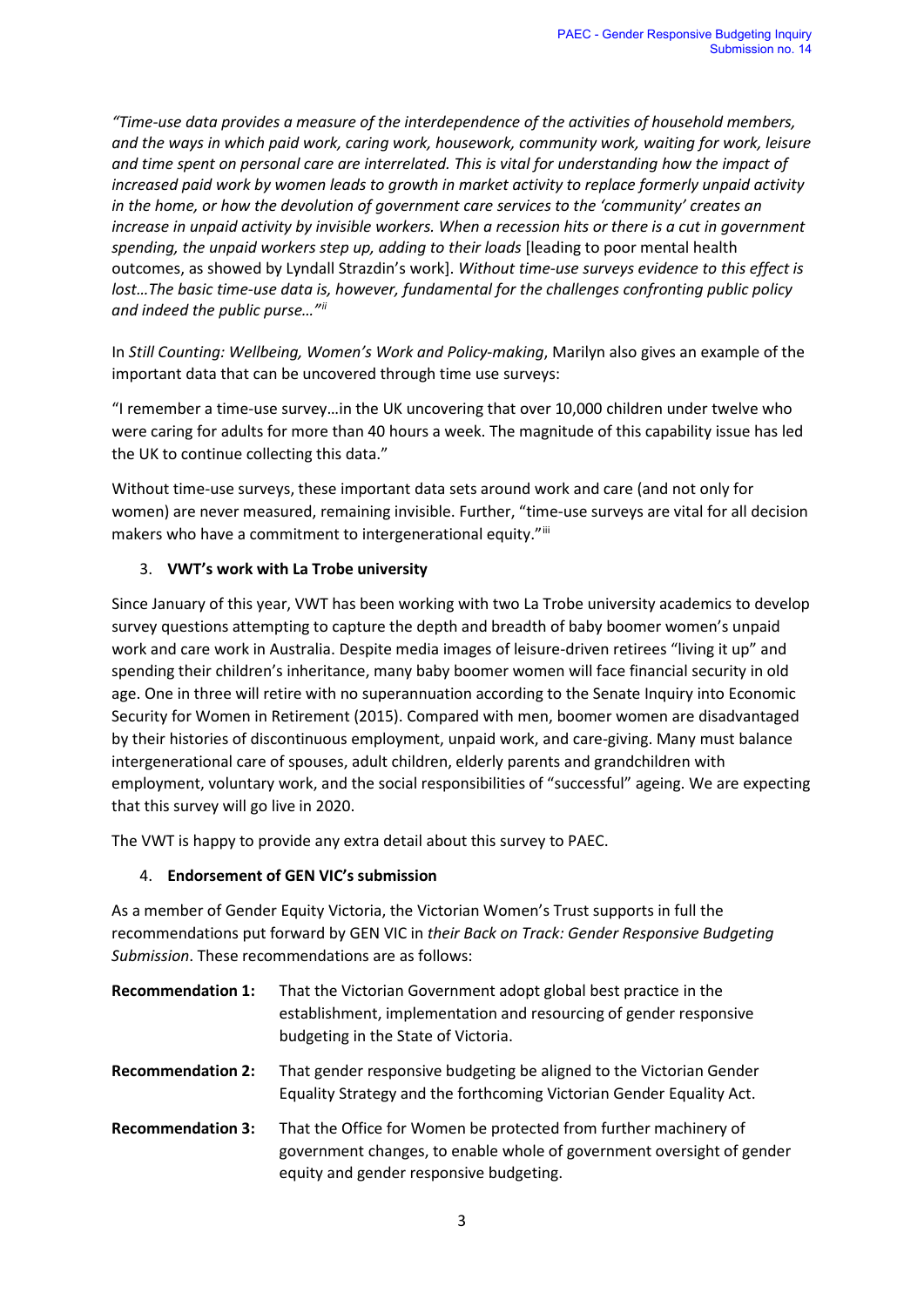| <b>Recommendation 4:</b> | That the Department of Treasury & Finance publish annual data on the    |
|--------------------------|-------------------------------------------------------------------------|
|                          | gender make up of the department, including the representation of women |
|                          | on the boards of its agencies, affiliates and entities.                 |

<span id="page-3-2"></span><span id="page-3-1"></span><span id="page-3-0"></span>**Recommendation 5**: That the Department of Treasury and Finance establish a specialist gender economics unit to plan, implement and evaluate gender responsive budgeting, to be supported by the Office of Women's Equality. The gender economics unit should:

- a. be structured, as other Treasury units are, to withstand changes of government.
- b. ensure all economic and fiscal data is collected in a disaggregated way to measure the differential impacts of the Victorian Budget on women and gender diverse people.
- c. lead whole-of-government gender analysis across the budget cycle, working closely with the Office of Women, to develop Gender Equality Budget Statements, with high level analysis of the impact of annual budget decisions, outputs and asset investments on Victorian women and gender diverse people.
- **Recommendation 6:** That Department of Treasury & Finance's Resource Management Framework be updated to include accountability for gender responsive budgeting.
- **Recommendation 7:** That the Treasury Annual Report include a quality performance measure related to gender equality and gender responsive budgeting in its Revenue Management and Administrative Services to Government
- **Recommendation 8**. That the Department of Treasury & Finance support the establishment of a Gender Equality Budget Group, bringing together civil society organisations, gender economic experts within government and the academy to inform the development of gender responsive budgeting in Victoria, including greater transparency, accountability and analysis. This group may also assist in the evaluation and monitoring of the project, by independently assessing the effectiveness of the GRB approach on gender equity in the State. An outline of the expenditure required to establish a Gender Equality Budget Group is at Appendix C of this report

# **Contact:**

Casimira Melican

Research & Advocacy, Victorian Women's Trust